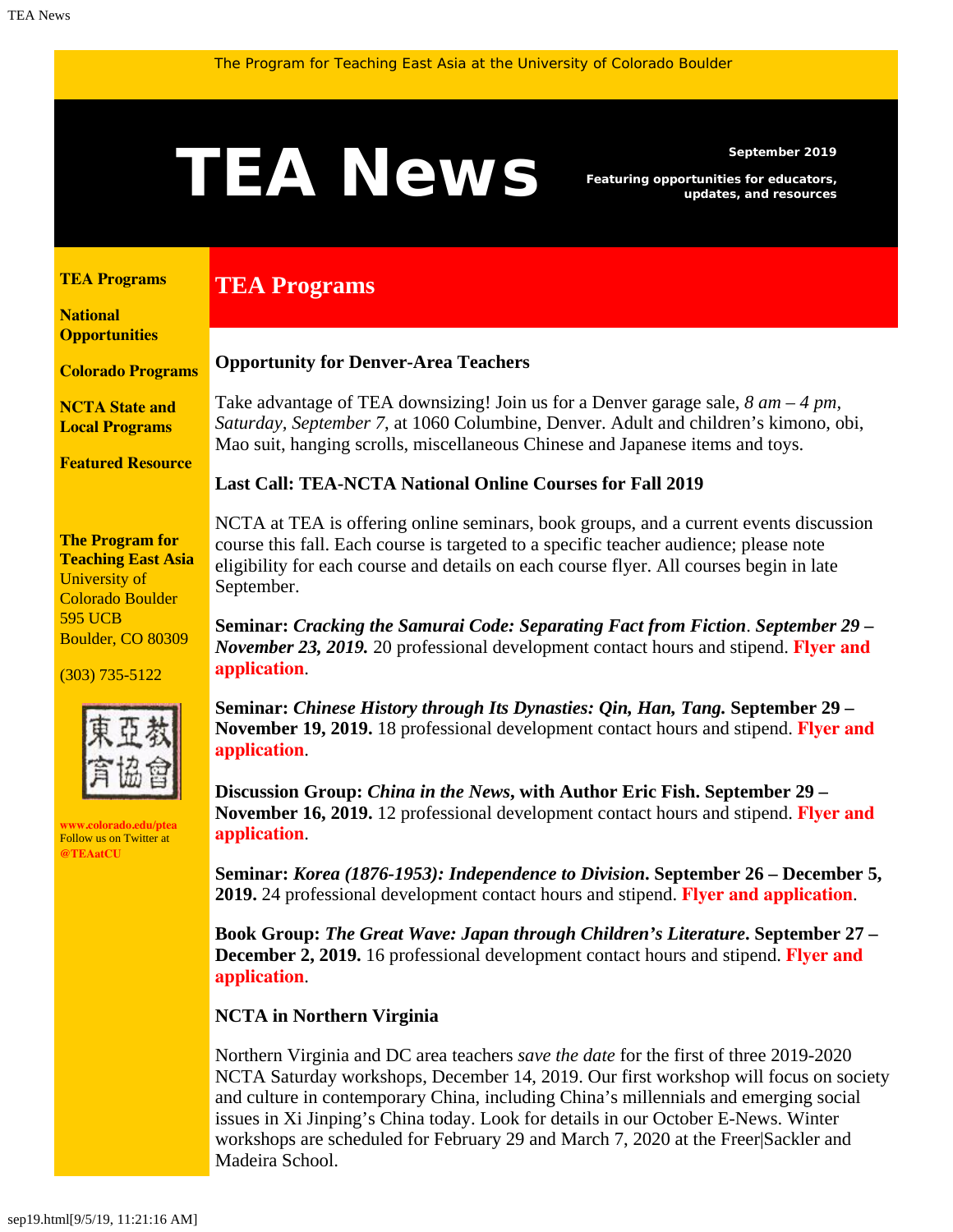## **National Opportunities**

**Columbia NCTA Online Book Groups:** *Understanding China Through Comics, Graphic Novels, and Drama***. September 2019 – February 2020.** The NCTA national coordinating site at Columbia's Weatherhead Institute is offering several book groups this fall and winter, each running at a different time period. More information is available **[here](http://afe.easia.columbia.edu/announcements/2019/BookGroupsFall19.html)**.

**Workshop:** *Using the Japan Disasters Digital Archive in the Classroom***. December 6- 7, 2019. Application deadline: October 18, 2019.** Harvard's Reischauer Institute of Japanese Studies invites applications from high school and college faculty as well as librarians in public or private libraries to a two-day workshop on using the innovative Japan Disasters Digital Archive for teaching contemporary Japan. Japan's 2011 Triple Disaster of earthquake, tsunami, and nuclear meltdown was unprecedented both in its magnitude and scope. Study of the disaster and its aftermath offers a unique opportunity to engage students in learning about Japan, exploring issues of significance far beyond Japan, and engaging in authentic research with archival materials. Costs of travel and lodging are covered by the program. For full details and application can be found **[here](https://rijs.fas.harvard.edu/sites/default/files/2019-08/Dec2019_Harvard_JapanDisastersDigitalArchive_Workshop.pdf)**; the workshop webpage is **[here](https://rijs.fas.harvard.edu/workshop-jda)**.

**Online Seminar:** *Post 1990s Developments in China's Relationship to the World***. December 10, 2019, 7-8:30 pm EST.** Led by Professor Xing Hang of Brandeis University, this seminar sponsored by Primary Source will help orient participants to how China's relationships and priorities have evolved over the past three decades and prompt them to consider the alternative global framework China has been developing for the future. **[Information and registration](https://www.primarysource.org/for-teachers/19---for-teachers---webinars---post-1990s-developments-in-chinas-relationship-to-the-world)**.

**Scholarships for Youth Study Abroad. 2020-2021 School Year. Application deadline: October 30, 2019.** The NSLI-Youth program sponsored by the U.S. State Department offers scholarships to support high school students who wish to study language and culture in such countries as China and Korea. **[Information and application](https://www.nsliforyouth.org/)**.

#### *Previously Announced National Opportunities*

**Workshops:** *Dharma and Punya: Buddhist Ritual Art of Nepal.* The College of Holy Cross is offering three teacher workshops in conjunction with an exhibition of ritual art. For more information, contact Mimi Stephens at **[stephensmimi21@gmail.com](mailto:stephensmimi21@gmail.com)**.

- *Teaching Buddhism and Its Asian Diaspora: History, Geography, and Its Place in World History***.** September 17, 2018, 4-7 pm.
- *Understanding the Role of Ritual and Art in Buddhism as Lived Tradition.* September 24, 4-7 pm.
- *Guided Exhibit Tours and Interaction with Ritual Objects.* October 8, 4-7 pm.

**NCTA Webinar:** *Thirty Minutes Over Oregon: A Japanese Pilot's World War II Story,* **with author Marc Tyler Nobleman. October 24, 2019, 7-8 pm EDT**. The author will discuss his Freeman Award-winning book in this webinar sponsored by the Five College Center for East Asian Studies. **[Registration](https://register.gotowebinar.com/register/3858272462319366402)**.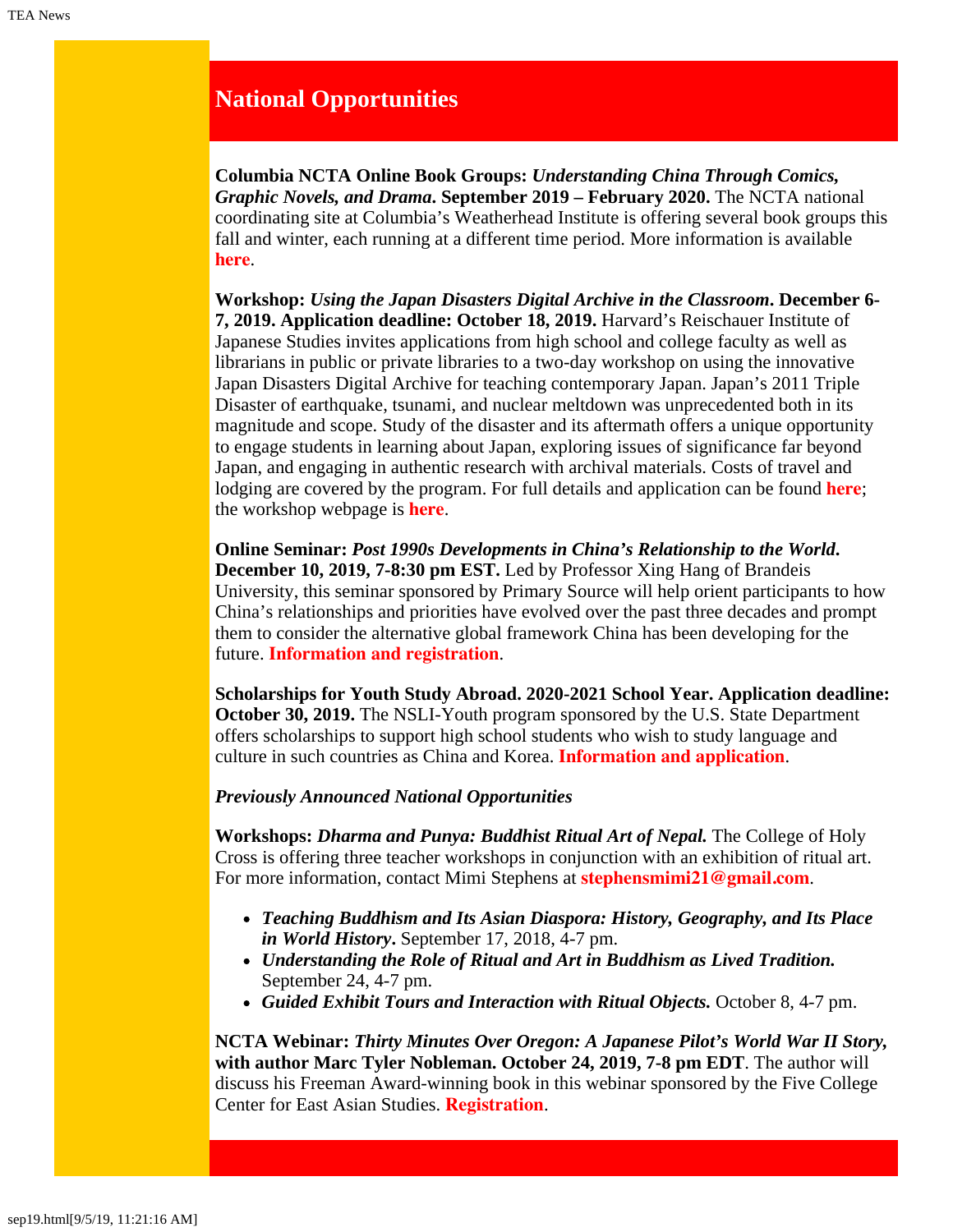# <span id="page-2-0"></span>**Colorado Programs**

**Denver-Area Teachers: Artifact Sale. September 7, 2019. 8 am – 4 pm.** TEA has moved into smaller office space, and you and your students can benefit! Join us for a garage sale at 1060 Columbine in Denver. Adult and children's kimono, obi, Mao suit, hanging scrolls, miscellaneous Chinese and Japanese items and toys.

**Japanese Kite Festival, September 14-15, 2019.** This festival, sponsored by the Japan America Society of Colorado, will involve kite-making workshops with Edo Kite Master Mikio Toki on September 14 (12:30 pm and 3 pm) at Stapleton Central Park in Denver (9651 E. Martin Luther King Blvd.) and a kite-flying festival on September 15 from 10 am – 3 pm at Cottonwood Gallery Park (intersection of 51st Ave. and Verbena St.). Learn more and register for a workshop **[here](https://www.jascolorado.org/eventsold/2019/9/14/japanese-kite-making-workshops-2-offered)**.

*Trump and Kim Jong Un: What Next?* **With Ambassador Joseph Yun. October 10, 2019.** This program will feature Ambassador Joe Yun, former special representative for North Korea policy, discussing the current relationship between the U.S. and North Korea. The program will occur twice: WorldDenver is offering a breakfast program at the University Club Denver (1673 Sherman St), 7:15-9 am (**[more information](https://worlddenver.org/meetinginfo.php?id=86&ts=1566340182)**) while the Center for Asian Studies at CU Boulder is offering a second chance to hear Ambassador Yun speak at 5 pm at Eaton Humanities 150 on campus (**[more information](https://www.colorado.edu/cas/trump-and-kim-jong-un-what-next-20191010)**).

**Homestay Families Sought.** The Denver Takayama Sister City Committee is seeking homestay families for four boys from Takayama Technical High School who are coming to Denver to help restore a *yatai* (a roofed cart used by street vendors). The visit will be October 15-20. Contact Steve Comstock at **[steve@trainersfriend.com](mailto:steve@trainersfriend.com)** if you are interested.

**Sumo Exhibition. October 23, 2019. 7-9 pm.** The Japan America Society of Colorado is presenting an exhibition by USA Sumo. Although part of the Society's annual fundraising gala, general admission tickets for the sumo exhibition only are also available. The program will be at the Exdo Events Center (1399 35th St., Denver). **[Information and](https://www.jascolorado.org/eventsold/2019/10/23/jasc-annual-gala-sumo-in-colorado) [tickets](https://www.jascolorado.org/eventsold/2019/10/23/jasc-annual-gala-sumo-in-colorado)**.

# <span id="page-2-1"></span>**NCTA State and Local Programs**

**NCTA California Seminar:** *East Asia Since 1800.* **September 28 – November 18, 2019. Application deadline: September 14, 2019.** This seminar to be held at the University of Southern California will offer in-depth presentations on the history and cultures of East Asia. The course will meet on three Monday evenings and four Saturdays. **[Information and application](https://china.usc.edu/seminars/east-asia-1800-0)**.

**NCTA New York Seminar:** *Teaching East Asia***. October 19, 2019 – March 7, 2020. Application deadline: September 20, 2019.** This seminar for K-12 teachers will cover topics related to geography, philosophy, religion, history, literature, and art identified in the NY state core curriculum. The seminar will be held at Clarkson University in Schenectady. To apply, contact Catherine Snyder at **[csnyder@clarkson.edu](mailto:csnyder@clarkson.edu)**.

**NCTA Pennsylvania Seminar:** *East Asia***. October 3 – December 12, 2019.**